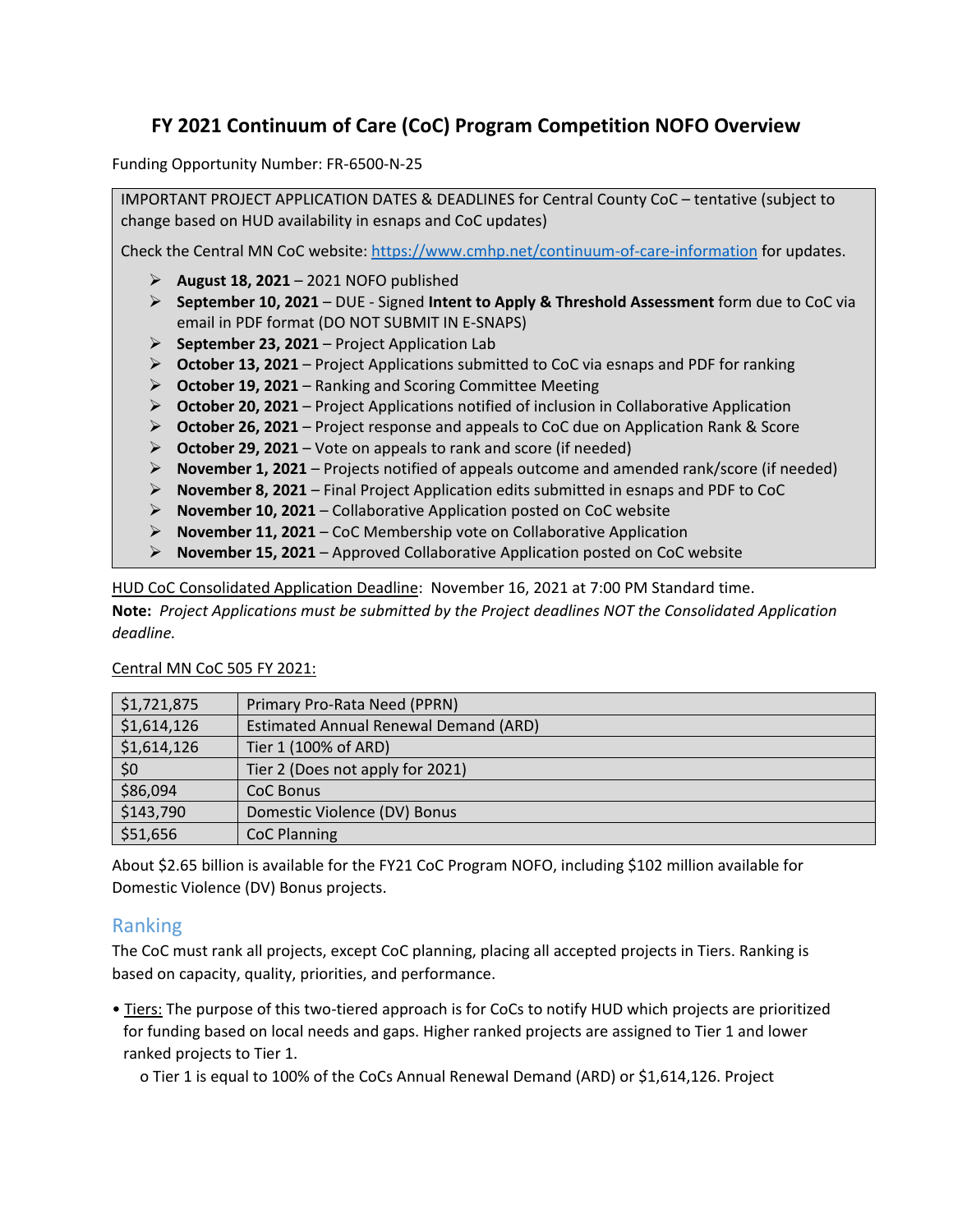applications in Tier 1 will be conditionally selected from the highest scoring CoC to the lowest scoring CoC, provided the project applications pass both project eligibility and project quality threshold review, and if applicable, project renewal threshold. Any type of new or renewal project application can be placed in Tier 1 except Planning, which is not ranked. If a DV Bonus project ranked in Tier 1 is selected with DV Bonus funds, the project will be removed from this tier and the projects below it will move up one rank position. However, if a new DV Bonus project is not selected with DV Bonus funds, the project will retain its ranked position.

- o Tier 2 is the difference between Tier 1 and the maximum amount of renewal, reallocation, and CoC Bonus funds that the CoC can apply for but does not include CoC Planning projects or projects selected with the DV Bonus funds. HUD will award a point value to each new and renewal project application that is in Tier 2 using a 100-point scale.
	- (1) CoC Score. Up to 50 points in direct proportion to the score received on the CoC Application.
	- (2) CoC Project Ranking. Up to 40 points for the CoC's ranking of the project application(s).
	- (3) Commitment to Housing First. Up to 10 points based on the project application's commitment to follow a housing first approach. Dedicated HMIS projects and centralized or coordinated assessment system SSO projects will automatically receive 10 points.
- o *Projects Straddling Tiers*. If a project application straddles the Tier 1 and Tier 2 funding line, HUD will conditionally select the project up to the amount of funding that falls within Tier 1. Using the CoC score and other factors described in Section II.B.11 of this NOFO, HUD may fund the Tier 2 portion of the project. If HUD does not fund the Tier 2 portion of the project, HUD may award the project at the reduced amount, provided the project is still feasible with the reduced funding (e.g., is able to continue serving homeless program participants effectively).
- Rejection or Reallocation: Projects with outstanding HUD audit findings, history of ineligible participants, evidence of untimely expenditures, financial management concerns, or other performance issues may be eliminated from competition through rejection or full reallocation. The CoC may also reduce a portion of a submitted project due to underutilization.

## **Eligibility**

To be eligible for funding, applicants must meet all CoC and HUD statutory, regulatory, and threshold requirements. Project Applicants must abide by the CoC deadline, meet eligibility criteria, request eligible activities, adequately answer all questions, and attach all required documents to be considered eligible for funding.

• Eligible Applicants: Eligible project applicants are nonprofit organizations, states, Indian Tribes, tribally designated housing entities (TDHE), local governments, instrumentalities of state and local governments, and public housing agencies, as such term is defined in 24 CFR 5.100. For-profit entities are not eligible to apply for grants or to be sub-recipients of grant funds. Applicants that propose to claim a reservation or trust land geographic area and to locate a project on a reservation or trust land must include a tribal resolution from the tribe authorizing the applicant to do so. Tribes do not need to include a tribal resolution to claim their own reservation or trust land or to site a project on their own reservation or trust land. Projects sited on trust land or reservations may be eligible if applicants obtain a certification that the projects are consistent with an approved Consolidated Plan.

• Eligible Projects & Activities: The CoC is accepting applications from eligible entities for the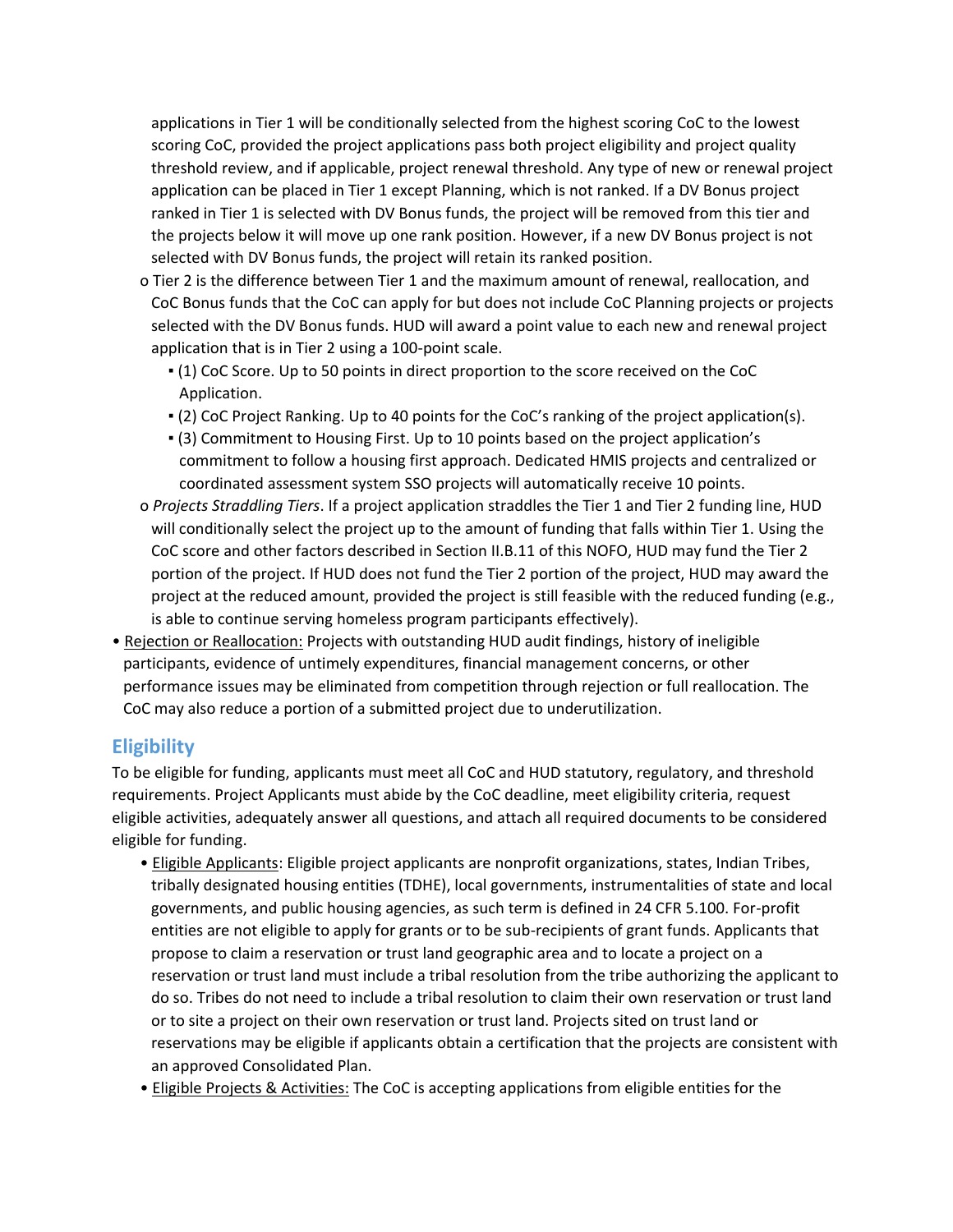following:

- o Renewal Projects: One year renewal projects previously funded by HUD CoC funding and eligible for renewal (grants expiring between January 1, 2022 and December 31, 2022).
- o Transition Grants: Transition grants to transition from one project type to another.
- o Consolidated Projects: Agencies may request that two to four projects combine to become a Consolidated Project. The CoC must approve the request and projects must be without findings or a history of low utilization or financial management/drawn down/capacity issues.
- o New Projects: The following new projects can be created through reallocation or with bonus funding. All new projects must utilize the CoC coordinated entry system.
	- 1. DV Bonus projects that serve survivors of domestic violence, dating violence, sexual assault, or stalking.
		- Rapid Rehousing (RRH)
		- Joint Transitional and Permanent Housing-RRH (TH/PH-RRH)
		- Coordinated Entry SSO
	- 2. CoC Bonus/Reallocation projects:
		- PH-PSH projects for DedicatedPLUS or Chronic Homeless
		- PH-RRH
		- Joint TH and PH-RRH
		- Coordinated SSO
		- HMIS
- o Expansion projects can be requested with either bonus or reallocated funding in order to expand existing units in a project or serve additional persons, or in the case of HMIS or CES SSO, grant activities or services must be added or expanded. Expansion projects are required to submit 3 project applications: 1) renewal application that will be expanded; and 2) a new project application for the expansions.
- o Planning Grant: The CoC Collaborative Applicant may request planning dollars for eligible CoC planning activities. The Planning Grant is not ranked.
- Threshold Criteria: Threshold criteria is listed in the 2021 CoC Intent to Apply. Projects must complete the form and either attest to or submit all required threshold verification categories. **Only projects submitting this form on time and meeting all eligibility criteria will be invited to proceed with the application process.**
- Deadlines: Please refer to the important deadlines listed at the beginning of this document and subscribe to the CoC email list for any changes or updates to the CoC Competition deadlines.
- HUD: Projects should visit the HUD competition page for additional instructions including the full FY2021 NOFO and Project Application instructions:

• The entire 2021 NOFO and associated competition materials can be found on the [HUD](https://www.hud.gov/program_offices/comm_planning/coc/competition)  [competition page.](https://www.hud.gov/program_offices/comm_planning/coc/competition)

• HUD Ask A Questions (AAQ) is available for applicant questions. Before asking a question, please review the list of previously answered questions. You may submit questions at: <https://www.hudexchange.info/program-support/my-question/>

• For issues with esnaps during the application process, visit: [https://www.hudexchange.info/e](https://www.hudexchange.info/e-snaps/faqs/)[snaps/faqs/.](https://www.hudexchange.info/e-snaps/faqs/) You are also encouraged to attend one of the scheduled Application Labs.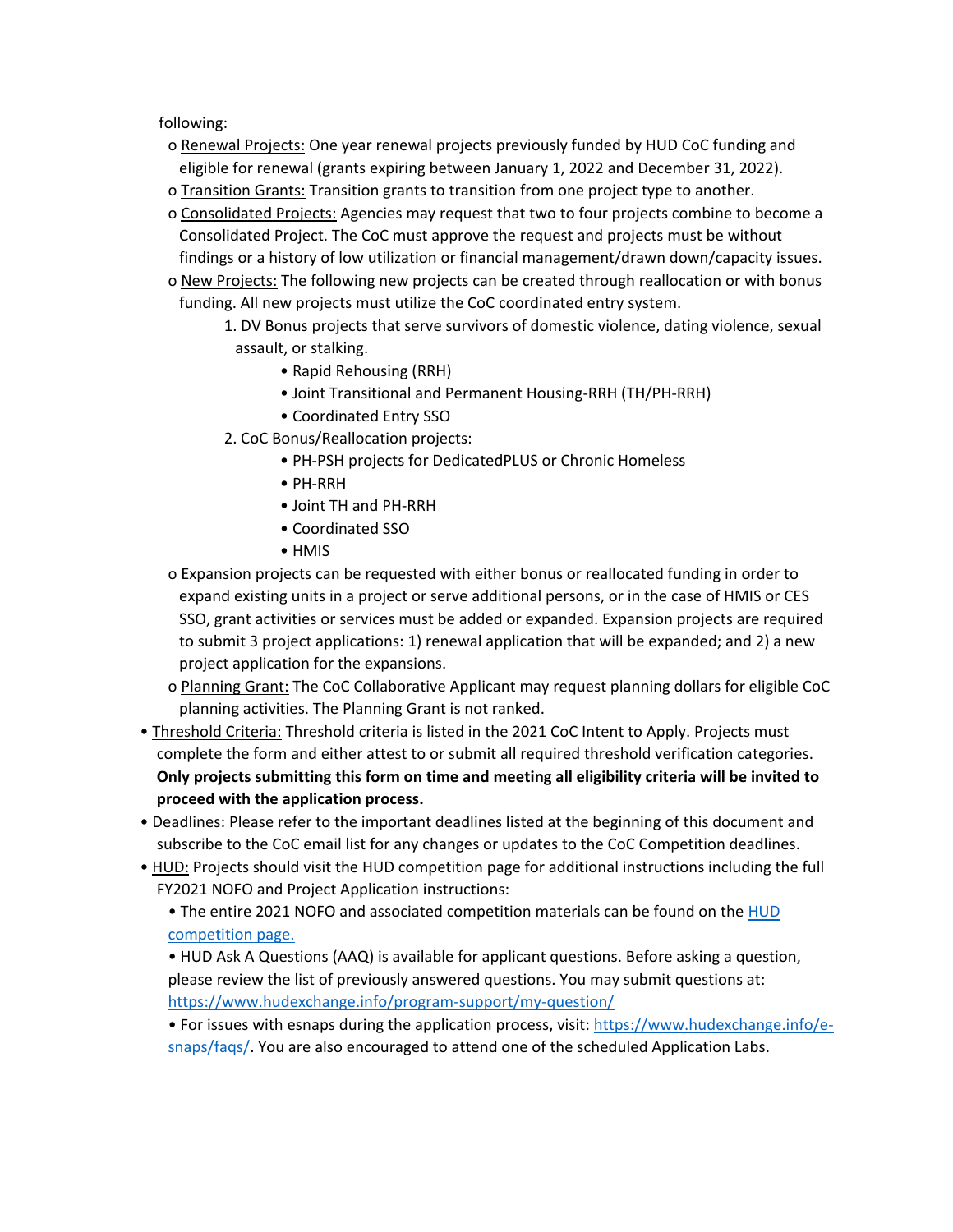## **PROJECT APPLICATION PROCESS:**

Below is the CoC application process. Please refer to the entire Project Application packet for additional details on the timeline, criteria, forms, process, and policies.

- 1. Submission of Project Threshold/Intent to Apply Form: Projects wishing to apply for the 2021 competition must complete the Project Threshold/Intent to Apply Form. If the form and required attachments are received on time, the applicant is an eligible entity requesting eligible activities, and threshold criteria is met and verified, projects will be invited to proceed with submitting a application in esnaps.
- 2. Submission of Application Package: Project Applications must submit the following by the CoC deadline as part of the application package:
	- a. Project application in esnaps. The detailed instructions can be found on the [HUD competition page.](https://www.hud.gov/program_offices/comm_planning/coc/competition)
	- b. PDF of submitted application downloaded from esnaps emailed to the CoC Coordinator at [tpoland@cmhp.net.](mailto:tpoland@cmhp.net)
	- c. Ranking Score Card with required attachments via email to CoC Coordinator at [tpoland@cmhp.net.](mailto:tpoland@cmhp.net)
- 3. Project Ranking: Projects submitting the complete Application Package by the deadline will be reviewed and ranked as part of the 2021 competition. Projects not submitting a complete package by the deadline or scoring too low will not be included in this year's CoC Collaborative Application.
- 4. Comment and Appeals Process: Projects will be notified whether they are included or excluded from the CoC Collaborative Application in FY21 and where their project is ranked. Projects are allowed 5 days to comment on their score, explaining any scores they find inaccurate, or appeal their score or rank.
- 5. Final Submission: Projects may be requested or required to adjust their submitted project applications following the project ranking process. The CoC Coordinator will release the applications back to the projects as needed to make these changes. Projects must then resubmit their edited applications by the deadline.

**Solo Applicants.** Eligible project applicants that attempted to participate in the CoC planning process in the geographic area in which they operate, that believe they were denied the right to participate in a reasonable manner, may submit a solo project application to HUD and may be awarded a grant from HUD by following the procedure found in 24 CFR 578.35. Solo applicants must submit their solo project application in esnaps to HUD by 8:00 PM Eastern time, November 16, 2021, which must include the CoC's notification of rejection of the project in the local competition as an attachment to the Solo Applicant's project application. If the CoC fails to provide written notification, outside of e- snaps, the Solo Applicant must attach a statement that the CoC did not provide the Solo Applicant written notification of the CoC rejecting the project in the local CoC competition. See Section X.C of this NOFO for additional information regarding the Solo Applicant appeal process.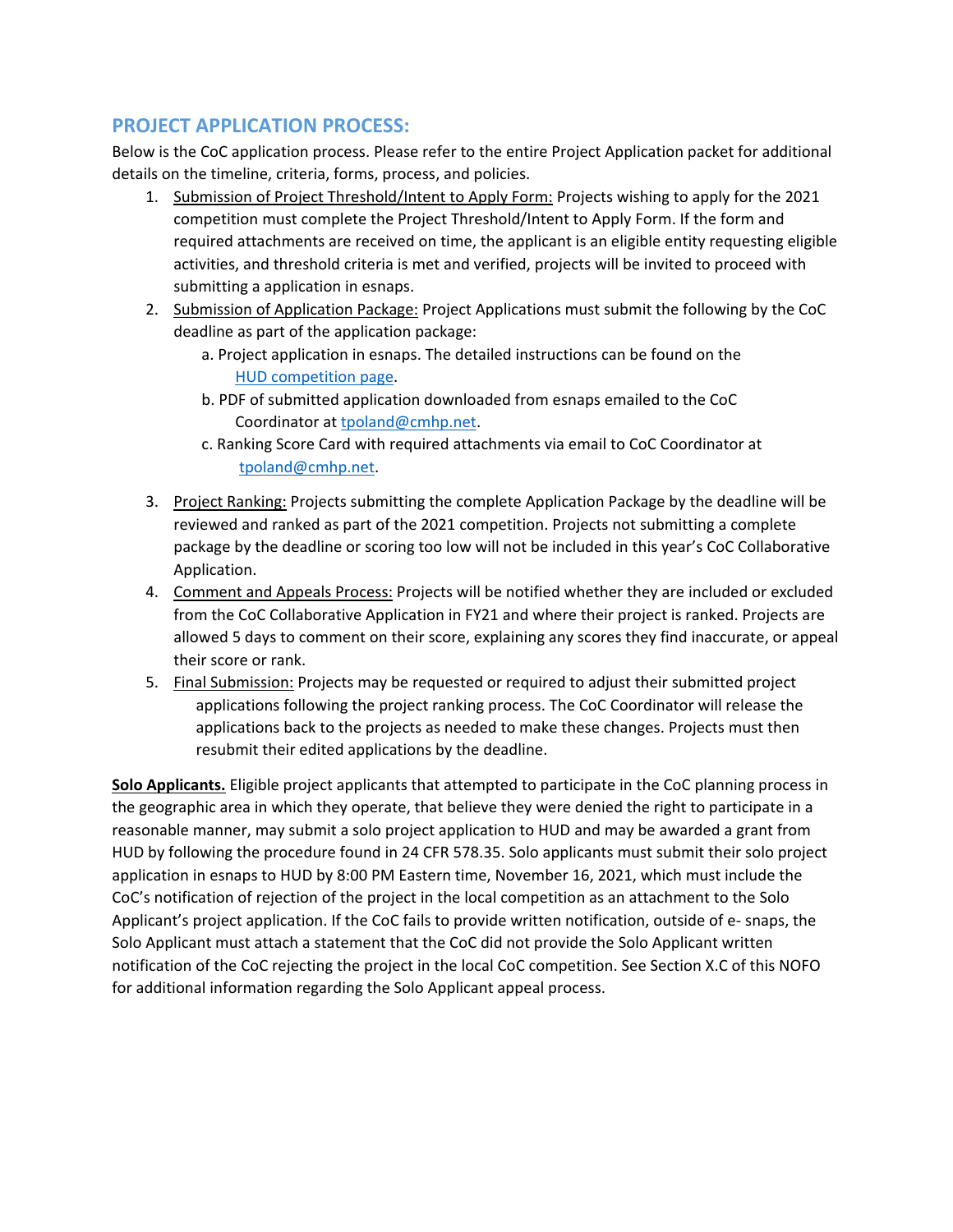## **Important links:**

- o Competition pag[e: https://www.hudexchange.info/programs/e-snaps/fy-2018-coc-program-](https://www.hudexchange.info/programs/e-snaps/fy-2021-coc-program-nofa-coc-program-competition/)[NOFO-coc-program-competition/](https://www.hudexchange.info/programs/e-snaps/fy-2021-coc-program-nofa-coc-program-competition/)
- o The full FY2021 NOFO: [https://www.hud.gov/sites/dfiles/SPM/documents/FY21\\_Continuum\\_of\\_Care\\_Competiti](https://www.hud.gov/sites/dfiles/SPM/documents/FY21_Continuum_of_Care_Competition.pdf) [on.pdf](https://www.hud.gov/sites/dfiles/SPM/documents/FY21_Continuum_of_Care_Competition.pdf)
- o HUD Ask A Question (AAQ)[: www.hudexchange.info/get-assistance/.](http://www.hudexchange.info/get-assistance/)
- o Central MN CoC website: <https://www.cmhp.net/continuum-of-care-information>

## **HUDs Homeless Policy and Program Priorities:**

- 1. Ending homelessness for all persons
	- a. Identify, engage, and effectively serve all persons experiencing homelessness
	- b. Measure performance based on data taking into account the challenges faced by all subpopulations experiencing homelessness in the geographic area.
	- c. Comprehensive outreach strategy in place to identify and engage.
	- d. Use data to understand the population and develop services tailored to their needs.
	- e. Use the reallocation process to create new projects that improve the overall performance and better respond to the needs of persons who are homeless.
- 2. Use a Housing First Approach
	- a. Prioritize rapid placement and stabilization in permanent housing.
	- b. Does NOT have service participation requirements or preconditions.
	- c. Projects should help individuals and families move quickly into permanent housing.
	- d. Measure to help projects reduce the length of time people experience homelessness.
	- e. Engage landlords and property owners.
	- f. Remove barriers to entry.
	- g. Adopt client-centered service models.
- 3. Reducing Unsheltered Homelessness
	- a. Identify permanent housing options for people who are unsheltered.
- 4. Improving System Performance
	- a. Use system performance measures (SPMs) to determine how effectively they are serving people experiencing homelessness.
	- b. Use Coordinated Entry to promote participant choice, coordinate services, ensure rapid access, and make homeless assistance open, inclusive, and transparent.
	- c. Review all projects for effectiveness including cost effectiveness.
	- d. Look for opportunities to implement continuous quality improvement and other process improvement strategies.
- 5. Partnering with Housing, Health, and Service Agencies
	- a. Use cost performance and outcome data to improve how all available resources are utilized to end homelessness.